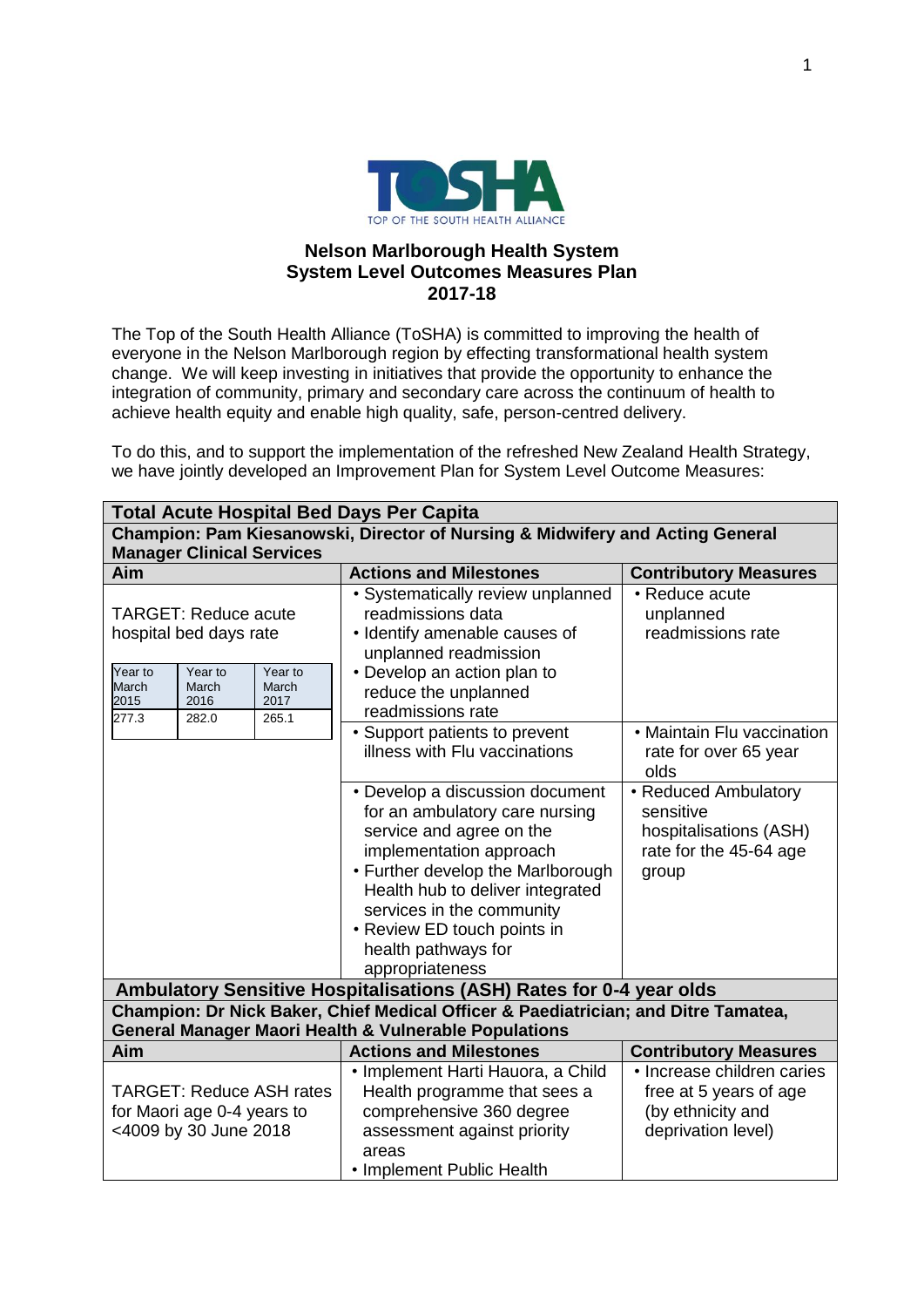| 2015/16 2016/17<br>2014/15        | outreach initiative to support<br>good child health including                                                            |                                                  |
|-----------------------------------|--------------------------------------------------------------------------------------------------------------------------|--------------------------------------------------|
| 4800<br>4302<br>NM<br>6882        | immunisations and oral health                                                                                            |                                                  |
| Māori                             | • Monitor efficacy of the Pēpi First                                                                                     | • Maintain early                                 |
| 0-4yrs                            | smokefree pregnancy initiative                                                                                           | enrolment with LMC: 90                           |
| 3975<br>4348<br>3994<br>ΝM        | and change to achieve success                                                                                            | per cent of pregnant                             |
| Other<br>$0 - 4$                  | • Maintain early enrolment with                                                                                          | women register with a                            |
|                                   |                                                                                                                          |                                                  |
|                                   | LMC by: Updating pregnancy                                                                                               | Lead Maternity Carer in<br>their first trimester |
|                                   | information packs with                                                                                                   |                                                  |
|                                   | consistent advice and                                                                                                    |                                                  |
|                                   | information given to women;                                                                                              |                                                  |
|                                   | Holding GP/LMC forums to                                                                                                 |                                                  |
|                                   | discuss information relating to                                                                                          |                                                  |
|                                   | pregnancy pathways, Health                                                                                               |                                                  |
|                                   | Pathway for GPs, and the                                                                                                 |                                                  |
|                                   | importance of women booking                                                                                              |                                                  |
|                                   | with an LMC within 12 weeks                                                                                              |                                                  |
|                                   | • Implement the Whare Ora                                                                                                | • Increase number of                             |
|                                   | (Healthy Homes) intersectorial                                                                                           | homes insulated                                  |
|                                   | initiative that involves an                                                                                              | through the Warmer                               |
|                                   | assessment of high needs                                                                                                 | <b>Healthier Homes</b>                           |
|                                   | families homes and resolves                                                                                              | scheme                                           |
|                                   | issues such as dampness to                                                                                               |                                                  |
|                                   | prevent illness                                                                                                          |                                                  |
| <b>Patient Experience of Care</b> |                                                                                                                          |                                                  |
| Aim                               | Champion: Dr Elizabeth Wood, Clinical Director Community & Chair of Clinical Governance<br><b>Actions and Milestones</b> |                                                  |
|                                   |                                                                                                                          | <b>Contributory Measures</b>                     |
|                                   |                                                                                                                          |                                                  |
| Improved patient experience       | • Support the implementation and                                                                                         | • Improve Hospital                               |
| of care across the five           | utilisation of the primary care                                                                                          | <b>Patient Experience</b>                        |
| domains of safe, timely,          | patient experience survey (PES)                                                                                          | <b>Survey results</b>                            |
| efficient, effective and          | • Following implementation of the                                                                                        | • Implement the Primary                          |
| patient centred                   | primary care patient experience                                                                                          | <b>Care Patient</b>                              |
|                                   | survey, share primary and                                                                                                | <b>Experience Survey by</b>                      |
| <b>TARGET: Increase the</b>       | secondary results with clinical                                                                                          | December 2017                                    |
| participation rate of patient     | governance groups and address                                                                                            |                                                  |
| surveys by 5% by 30 June          | areas of concern                                                                                                         |                                                  |
| 2018                              | • Continue to drive secondary care                                                                                       |                                                  |
|                                   | service improvement through the                                                                                          |                                                  |
|                                   | NMH "You said, we did"                                                                                                   |                                                  |
|                                   | campaign, with a focus on                                                                                                |                                                  |
|                                   | medication information at                                                                                                |                                                  |
|                                   | discharge                                                                                                                |                                                  |
|                                   | • Utilise patient survey data for                                                                                        |                                                  |
|                                   | local improvement projects                                                                                               |                                                  |
|                                   | . Work collaboratively with our                                                                                          | • Reduce waiting times to                        |
|                                   | primary care partners to ensure                                                                                          | see GP                                           |
|                                   | the Emergency Department is                                                                                              | • Reduce waiting times                           |
|                                   | kept available for Emergencies                                                                                           | for diagnostics (MRI,                            |
|                                   | by ensuring GP services are                                                                                              | CT, colonoscopy and                              |
|                                   | able to respond in times of high                                                                                         | angiogram)                                       |
|                                   | presentations and patients are                                                                                           |                                                  |
|                                   | seen in the most appropriate                                                                                             |                                                  |
|                                   | lowest intervention environment<br>• Increase access to care and                                                         |                                                  |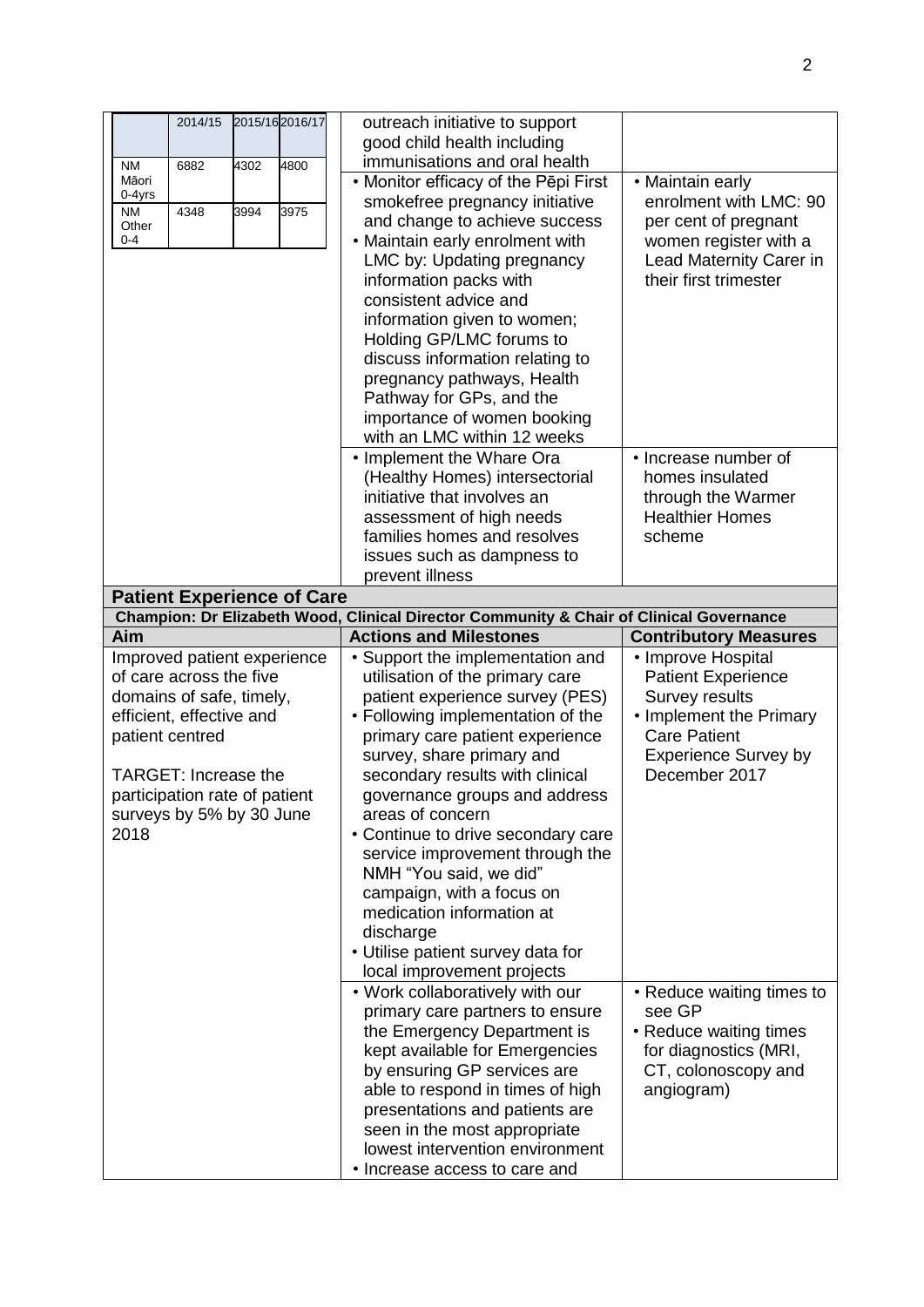|                                                                    |                         | reduce waiting times for patients                                       |                                 |  |  |  |
|--------------------------------------------------------------------|-------------------------|-------------------------------------------------------------------------|---------------------------------|--|--|--|
|                                                                    |                         |                                                                         |                                 |  |  |  |
|                                                                    |                         |                                                                         |                                 |  |  |  |
| <b>Amenable Mortality Rates</b>                                    |                         |                                                                         |                                 |  |  |  |
|                                                                    |                         | Champion: Cathy O'Malley, General Manager Primary, Strategy & Community |                                 |  |  |  |
| Aim                                                                |                         | <b>Actions and Milestones</b>                                           | <b>Contributory Measures</b>    |  |  |  |
|                                                                    |                         | • Develop a new whole of system<br>diabetes model of care that          | • Number of pre-diabetes        |  |  |  |
| TARGET:                                                            |                         | focuses on self management,                                             | courses held in primary<br>care |  |  |  |
| • Maintain current                                                 |                         | early intervention and equity                                           |                                 |  |  |  |
| amenable mortality rate                                            |                         | • Continue to implement the child                                       | • 95% of obese children         |  |  |  |
| for 2017/18                                                        |                         | obesity plan in order to achieve                                        | identified in the Before        |  |  |  |
| • Reduce inequity for Maori<br>within our amenable                 |                         | the Raising Healthy Kids Target                                         | <b>School Check</b>             |  |  |  |
|                                                                    | mortality rates by 2020 |                                                                         | programme offered a             |  |  |  |
|                                                                    |                         |                                                                         | referral to a health            |  |  |  |
|                                                                    | Rate calculated         |                                                                         | professional                    |  |  |  |
|                                                                    | using projected         | • Work with Marae and other                                             |                                 |  |  |  |
|                                                                    | 2011 population<br>data | Maori settings (e.g. Kohanga                                            |                                 |  |  |  |
| <b>NM Māori</b>                                                    | 129.9                   | Reo Tane Ora, community hubs)                                           |                                 |  |  |  |
| NZ Māori                                                           | 219.6                   | to support healthy choices and                                          |                                 |  |  |  |
|                                                                    |                         | behaviours                                                              |                                 |  |  |  |
| <b>NM Non</b><br>Maori, Non                                        | 78.6                    | • Support patients to prevent                                           | • Achieve Health Target:        |  |  |  |
| Pacific                                                            |                         | illness by providing better help                                        | <b>Better Help for Smokers</b>  |  |  |  |
| NZ Non Maori.                                                      | 80.0                    | for smokers to quit                                                     | to Quit                         |  |  |  |
| Non Pacific                                                        |                         | • Establish a single point of entry<br>into the stop smoking service    |                                 |  |  |  |
|                                                                    |                         | • Monitor efficacy of the Pepi First                                    |                                 |  |  |  |
|                                                                    |                         | smokefree pregnancy initiative                                          |                                 |  |  |  |
|                                                                    |                         | and change to achieve success                                           |                                 |  |  |  |
|                                                                    |                         | (impact on respiratory conditions                                       |                                 |  |  |  |
|                                                                    |                         | for children)                                                           |                                 |  |  |  |
|                                                                    |                         | • Implement the Mental Health &                                         | • Improved access to            |  |  |  |
|                                                                    |                         | <b>Addictions Integration</b>                                           | care for people seeking         |  |  |  |
|                                                                    |                         | Programme to ensure a stepped                                           | support for mild to             |  |  |  |
|                                                                    |                         | model continuum of care for all                                         | moderate mental health          |  |  |  |
|                                                                    |                         | ages                                                                    | issues                          |  |  |  |
|                                                                    |                         | • Implementation of the He                                              | • Achieve Faster Cancer         |  |  |  |
|                                                                    |                         | Huarahi Matepukupuku                                                    | <b>Treatment Target</b>         |  |  |  |
|                                                                    |                         | (Improving the Cancer Pathway<br>for Maori) project for cancer          |                                 |  |  |  |
|                                                                    |                         | services and implementation of                                          |                                 |  |  |  |
|                                                                    |                         | other findings from the Maori                                           |                                 |  |  |  |
|                                                                    |                         | cancer pathway                                                          |                                 |  |  |  |
|                                                                    |                         | Youth Access to and Utilisation of Youth Appropriate Health Services    |                                 |  |  |  |
| Champion: Annette Milligan, Clinical Director Women, Child & Youth |                         |                                                                         |                                 |  |  |  |
| Aim                                                                |                         | <b>Actions and Milestones</b>                                           | <b>Contributory Measures</b>    |  |  |  |
| Youth have increased                                               |                         | • Utilise the Youth Advisory Panel                                      | • Youth access to Mental        |  |  |  |
| access to, and increased                                           |                         | to provide inputs into youth                                            | <b>Health &amp; Addiction</b>   |  |  |  |
| utilisation of, youth                                              |                         | mental health developments                                              | <b>Services</b>                 |  |  |  |
| appropriate services: Mental                                       |                         | (Youth Voice)                                                           | • Youth alcohol related         |  |  |  |
| <b>Health and Wellbeing</b>                                        |                         | • Provide education to vulnerable                                       | ED presentations                |  |  |  |
|                                                                    |                         | youth using channels as advised                                         | • Youths accessing              |  |  |  |
| <b>TARGET: Reduced self-</b>                                       |                         | by the Youth Advisory Panel                                             | primary health brief            |  |  |  |
| harm hospitalisations and                                          |                         | • Progress developments of                                              | intervention services           |  |  |  |